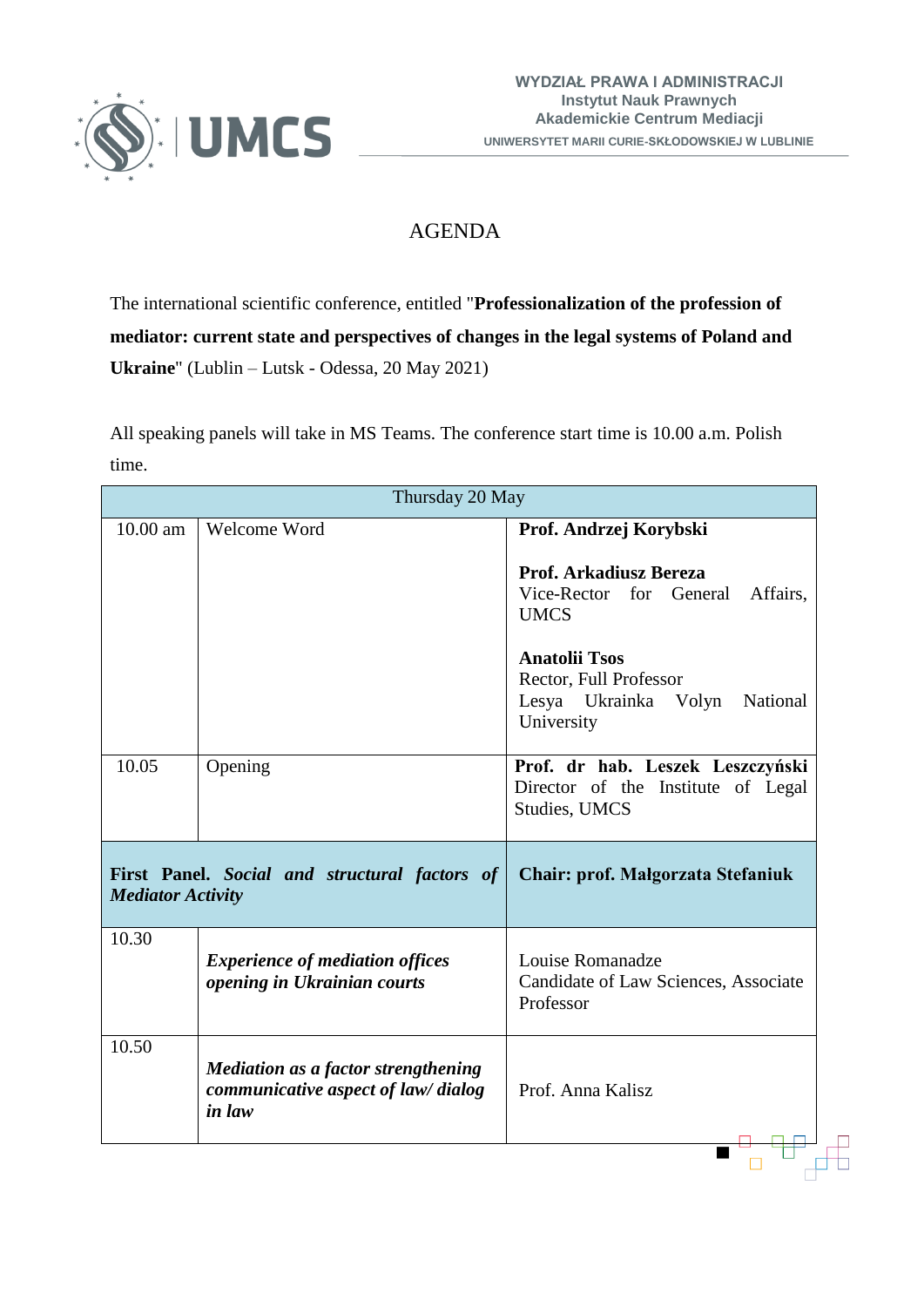

**UNIWERSYTET MARII CURIE-SKŁODOWSKIEJ W LUBLINIE**

| 11.10                                                                                                                                                                                        | Specialization and<br>professionalization of mediators.<br>Practice for novice mediators.                               | Olga Tyutyun<br>Honorary Member of the National<br><b>Association of Mediators of Ukraine</b> |  |  |
|----------------------------------------------------------------------------------------------------------------------------------------------------------------------------------------------|-------------------------------------------------------------------------------------------------------------------------|-----------------------------------------------------------------------------------------------|--|--|
| 11.30                                                                                                                                                                                        | Didactic support of the<br>mediation component of the masters'<br>training state standard of the<br>specialty 081 "Law" | Natalia Krestovska<br>Doctor of Law Sciences, Professor                                       |  |  |
| $11.50 - 12.40$                                                                                                                                                                              |                                                                                                                         | Discussion                                                                                    |  |  |
| Break $(12.40 - 13.40)$                                                                                                                                                                      |                                                                                                                         |                                                                                               |  |  |
| <b>Second Panel. The work of a mediator and</b><br>selected issues of legal regulation of the<br>mediator's profession and mediators' self-<br>government in Poland and Ukraine. First part. |                                                                                                                         | Co-chairs:<br>prof. Louise Romanadze<br>prof. Andrzej Korybski                                |  |  |
| 13.40                                                                                                                                                                                        | <b>Mediation in family disputes</b>                                                                                     | <b>Anton Demchuk</b><br>Candidate of Law Science, Associate<br>Professor                      |  |  |
| 14.00                                                                                                                                                                                        | Professional self-government of<br>mediators. Between social need and<br>legal possibility of existence                 | Sławomir Pilipiec, PhD                                                                        |  |  |
| 14.20                                                                                                                                                                                        | <b>Formation of the legal</b><br>consciousness of the mediator                                                          | Yukhymyuk Olga<br>Candidate of Law Sciences, Associate<br>Professor                           |  |  |
| 14.40                                                                                                                                                                                        | Improving competencies in<br>mediator's work - erotetic logic                                                           | Paweł Kłos, PhD                                                                               |  |  |